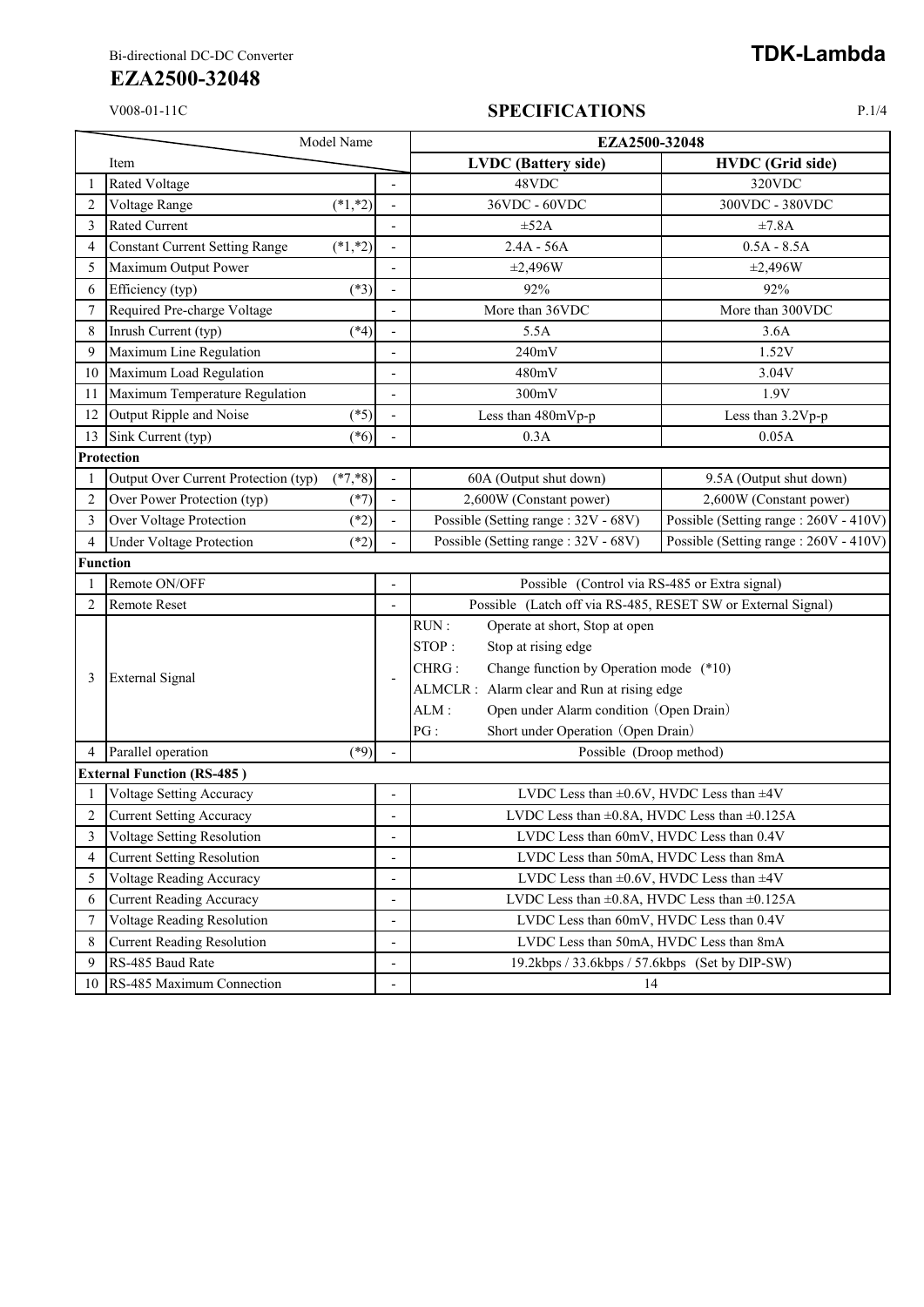## **EZA2500-32048**

## V008-01-11C **SPECIFICATIONS** P.2/4

| Model Name       |                                 |                          | EZA2500-32048                     |                                                                                                 |  |  |
|------------------|---------------------------------|--------------------------|-----------------------------------|-------------------------------------------------------------------------------------------------|--|--|
|                  | Item                            |                          | <b>LVDC</b> (Battery side)        | <b>HVDC</b> (Grid side)                                                                         |  |  |
|                  | Environmental                   |                          |                                   |                                                                                                 |  |  |
|                  | <b>Operating Temperature</b>    |                          | $-10^{\circ}$ C - $+40^{\circ}$ C |                                                                                                 |  |  |
| $\overline{2}$   | <b>Operating Humidity</b>       |                          | 30 - 90%RH (No Condensing)        |                                                                                                 |  |  |
| 3                | Storage Temperature             |                          |                                   | $-20^{\circ}$ C - $+70^{\circ}$ C                                                               |  |  |
| 4                | <b>Storage Humidity</b>         |                          |                                   | 10 - 95%RH (No Condensing)                                                                      |  |  |
| 5                | Vibration                       | $\overline{\phantom{a}}$ |                                   | No Operation, 10-500Hz (Sweep 1min) 10.2m/s <sup>2</sup> Constant, X, Y, Z Each Direction 1hour |  |  |
| 6                | Shock                           |                          |                                   | $196.1 \text{m/s}^2$ maximum                                                                    |  |  |
|                  | Cooling                         |                          |                                   | Forced Air Cooling by built-in FAN (Air Intake)                                                 |  |  |
|                  | <b>Installation Location</b>    |                          |                                   | Indoor use                                                                                      |  |  |
| 9                | Altitude                        |                          |                                   | Less than 2,000m                                                                                |  |  |
| <b>Isolation</b> |                                 |                          |                                   |                                                                                                 |  |  |
|                  |                                 |                          |                                   | Primary (320V) - Secondary (48V) & Signals: 3kVAC(20mA) 1min                                    |  |  |
|                  | <b>Withstand Voltage</b>        |                          |                                   | Primary (320V) - Chassis: 2kVAC(20mA) 1min                                                      |  |  |
|                  |                                 |                          |                                   | Secondary (48V) & Signals - Chassis: 707VDC 1min                                                |  |  |
| 2                | <b>Insulation Resistance</b>    |                          |                                   | Secondary (48V) & Signals - Chassis, More than 100MΩ at 500VDC 25°C, 70%RH                      |  |  |
|                  | <b>Safety</b>                   |                          |                                   |                                                                                                 |  |  |
|                  |                                 |                          |                                   | Approved by UL62368-1, CSA62368-1, EN62368-1.                                                   |  |  |
|                  | Safety                          | $\overline{\phantom{0}}$ |                                   | Approved by UL60950-1, CSA60950-1, EN60950-1.                                                   |  |  |
|                  |                                 |                          |                                   | (Expire date of 60950-1:20/12/2020)                                                             |  |  |
|                  | <b>Physical Characteristics</b> |                          |                                   |                                                                                                 |  |  |
|                  | Weight                          |                          |                                   | Less than 8 kg                                                                                  |  |  |
| $\overline{c}$   | Size $(W \times H \times D)$    | mm                       | 422.8 x 43.6 x400                 | (Refer to outline drawing)                                                                      |  |  |

Please read instruction manual Carefully, before using the unit.

=Notes=

- \*1. Please refer to Derating Curve.
- \*2. It can be set via RS-485.
- \*3. Ta=25°C, rated voltage and rated current.
- \*4. Not applicable for the inrush current to Noise filter for less than 0.2ms.
- \*5. Measure with Ripple Noise Meter (RM-103 : Made in KEISOKU GIKEN Co.Ltd).
- \*6. Current sink appear when applied voltage is greater than output target voltage.
- \*7. Parameter is fixed.
- \*8. Shut down method, manual reset.(Latch off via RS-485, RESET SW or External Signal)
- \*9. Droop ratio can be set via RS-485.
- \*10. Heteronomy CV mode : Generate at short, Regenerate at open.

Grid Autonomy CV mode : Heteronomy Generate at Short, Autonomy at open. Battery Autonomy mode : No function.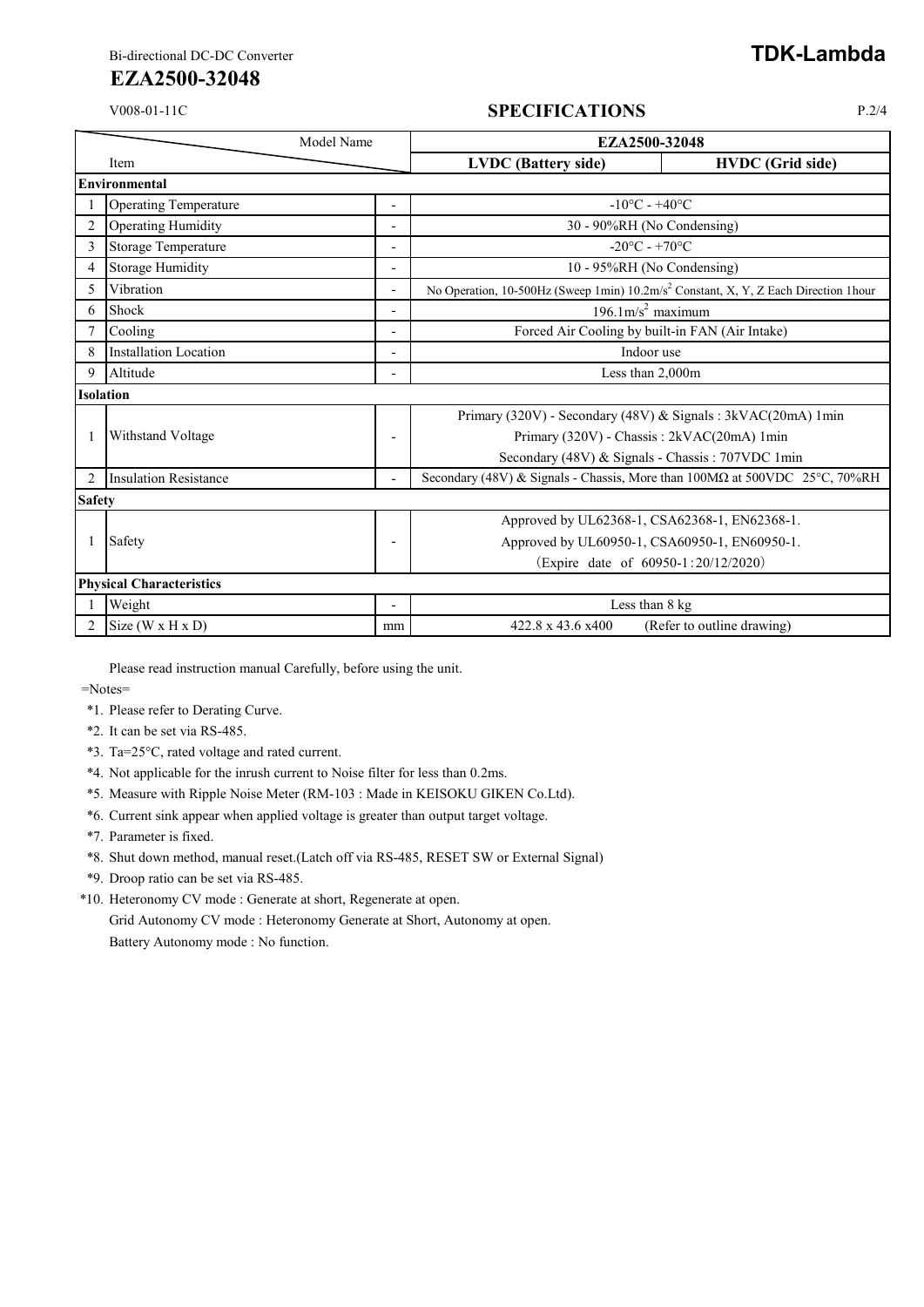# **EZA2500-32048**

### V008-01-11C **SPECIFICATIONS** P.3/4

| Model Name     |                                                     |                          | EZA2500-32048                                                      |  |
|----------------|-----------------------------------------------------|--------------------------|--------------------------------------------------------------------|--|
| Item           |                                                     |                          | <b>Operation Mode</b> (*11)                                        |  |
|                | <b>Heteronomy CV mode</b>                           |                          |                                                                    |  |
|                | Operation mode                                      | Ξ.                       | Output voltage control at Generation and Regeneration.             |  |
| 2              | <b>Power Conversion Direction State Method</b>      | $\overline{\phantom{0}}$ | External Signal CHRG or control via (RS-485)                       |  |
| 3              | LVDC CC at Regeneration<br>$(*12)$                  | ٠                        | Possible (Control LVDC current constant).                          |  |
| 4              | LVDC 0V Ramp up<br>$(*13)$                          | $\overline{\phantom{0}}$ | Possible                                                           |  |
| 5.             | <b>Battery Over Charge Protection</b><br>$(*14)$    | $\overline{a}$           | Possible                                                           |  |
| 6              | <b>Battery Over Discharge Protection</b><br>$(*14)$ |                          | Possible                                                           |  |
|                | <b>Grid Autonomy CV mode</b>                        |                          |                                                                    |  |
|                | Power Conversion mode                               | $\overline{\phantom{0}}$ | Control HVDC voltage constant.                                     |  |
| 2              | Dead Zone set<br>$(*14)$                            | $\blacksquare$           | Possible                                                           |  |
| 3              | LVDC 0V Ramp up<br>$(*13)$                          | $\overline{a}$           | Possible                                                           |  |
| 4              | <b>Battery CC mode</b><br>$(*14)$                   | $\overline{\phantom{0}}$ | Possible (Control battery side current with constant current mode) |  |
| 5              | Forced Charge mode<br>$(*12)$                       | $\overline{a}$           | Possible (Change to Hetronomy CV mode)                             |  |
| 6              | <b>Battery Over Charge Protection</b><br>$(*14)$    | $\overline{a}$           | Possible                                                           |  |
|                | <b>Battery Over Discharge Protection</b><br>$(*14)$ | $\overline{a}$           | Possible                                                           |  |
|                | <b>Battery Autonomy CV mode</b>                     |                          |                                                                    |  |
|                | Power Conversion mode                               | ۰                        | Control LVDC voltage constant.                                     |  |
| $\overline{2}$ | LVDC 0V Ramp up                                     | -                        | Possible                                                           |  |

Please read instruction manual Carefully, before using.

=Note=

\*11. Control mode can be set via RS-485 or DIP-SW setting.

\*12. It can be changed by External Signal.

\*13. It can start up under pre-charge voltage (less than 36V).

\*14. It can be set via RS-485.